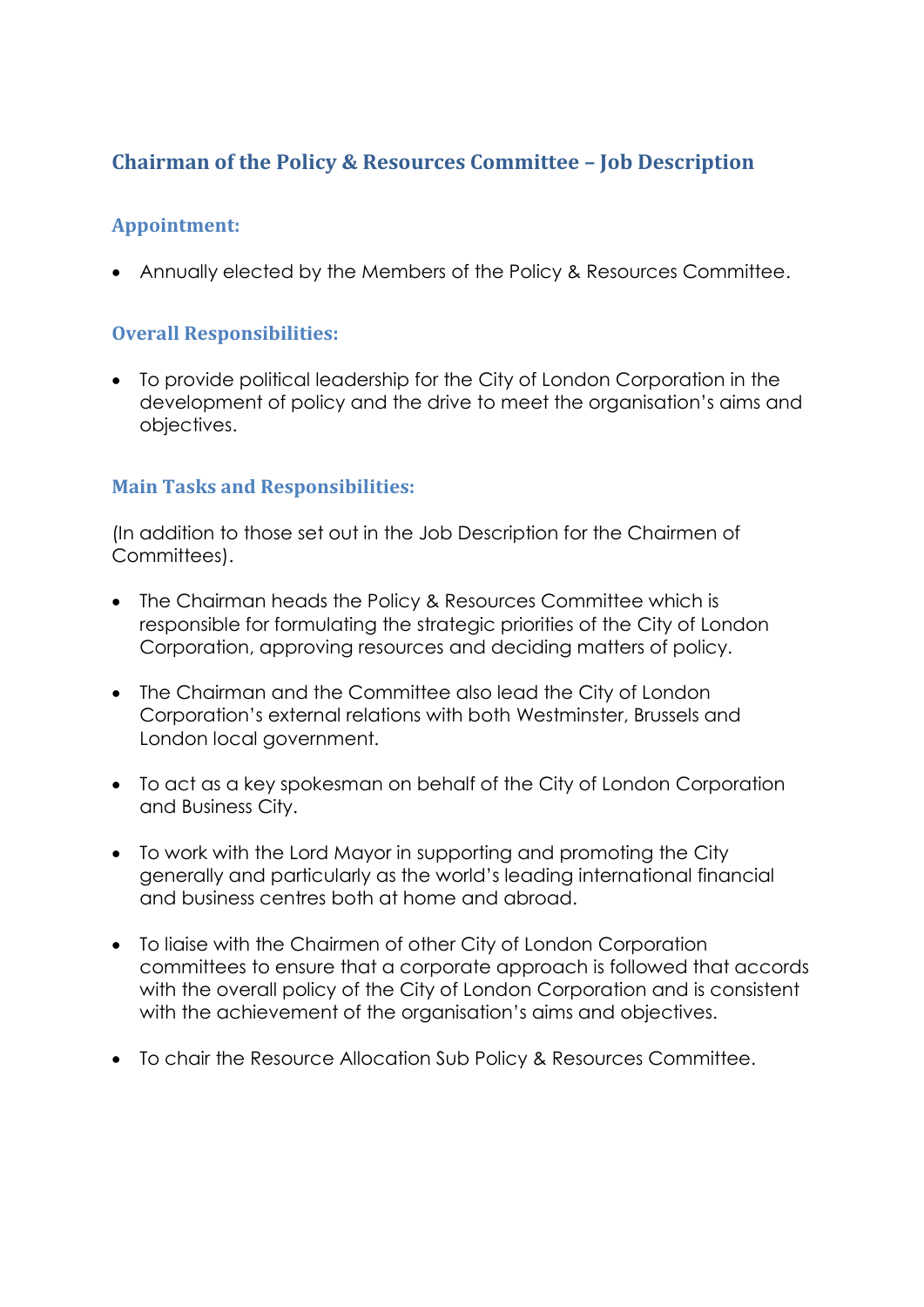# **Chairman of the Policy & Resources Committee – Person Specification**

| <b>Essential</b>                                                                                                                                                                               | <b>Expected</b>                                                                                                                                                                                      |
|------------------------------------------------------------------------------------------------------------------------------------------------------------------------------------------------|------------------------------------------------------------------------------------------------------------------------------------------------------------------------------------------------------|
| <b>Candidates must meet the following</b><br>criteria:<br>an elected Member of the Court<br>of Common Council                                                                                  | A thorough knowledge and<br>understanding of the role and<br>responsibilities of the Committee and<br>how it contributes to the attainment                                                           |
| a full (i.e. not ex officio or added)<br>$\bullet$<br>Member of the Policy & Resources<br>Committee                                                                                            | of the Corporation's aims and<br>objectives. This is facilitated by the<br>development of positive working                                                                                           |
| a minimum term of service on the<br>$\bullet$<br>Committee amounting to the year<br>preceding election to the Chair<br>cannot at the same time sit as<br>$\bullet$                             | relationships, and lines of<br>communication, with the Town Clerk<br>and Senior Chief Officer(s).                                                                                                    |
| Chairman of any other<br>Corporation committee (other<br>than Gresham, Guildhall Complex<br>Strategy, Guildhall Yard East or<br>Open Spaces)<br>The Chairman's term of service is<br>$\bullet$ | The inter-personal and diplomatic<br>skills required to represent positively<br>the aims, values and responsibilities of<br>the Corporation and the Business City<br>both internally and externally. |
| limited to 5 years.                                                                                                                                                                            | Well-informed, possessing and able to<br>develop good contacts within the                                                                                                                            |
| <b>Personal requirements:</b><br>a Member who possesses a                                                                                                                                      | <b>Business City and London</b><br>Government.                                                                                                                                                       |
| breadth of knowledge of the<br>Corporation coupled with<br>experience and understanding of<br>the Corporation's aims and                                                                       | A familiarity with the Standing Orders<br>that affect Committees.                                                                                                                                    |
| objectives, and who enjoys the<br>confidence and respect of fellow<br>Members                                                                                                                  | There is a significant time<br>commitment to undertaking the<br>Office of Chairman of the Policy &                                                                                                   |
| a thorough knowledge of the<br>Corporation and its procedures                                                                                                                                  | Resources Committee which is likely<br>to equate to not less than 3 days per                                                                                                                         |
| a thorough understanding of the<br>Business City, preferably working in<br>the City or related business<br>services sector                                                                     | working week together with a<br>number of evening functions which<br>average 3 to 4 per week.                                                                                                        |
| a close knowledge/understanding<br>of the policy issues facing the<br>Corporation and London<br>government generally                                                                           |                                                                                                                                                                                                      |
| a respected reputation within<br>London government circles                                                                                                                                     |                                                                                                                                                                                                      |
| politically adept when<br>handling/managing political issues<br>affecting the Corporation and the                                                                                              |                                                                                                                                                                                                      |